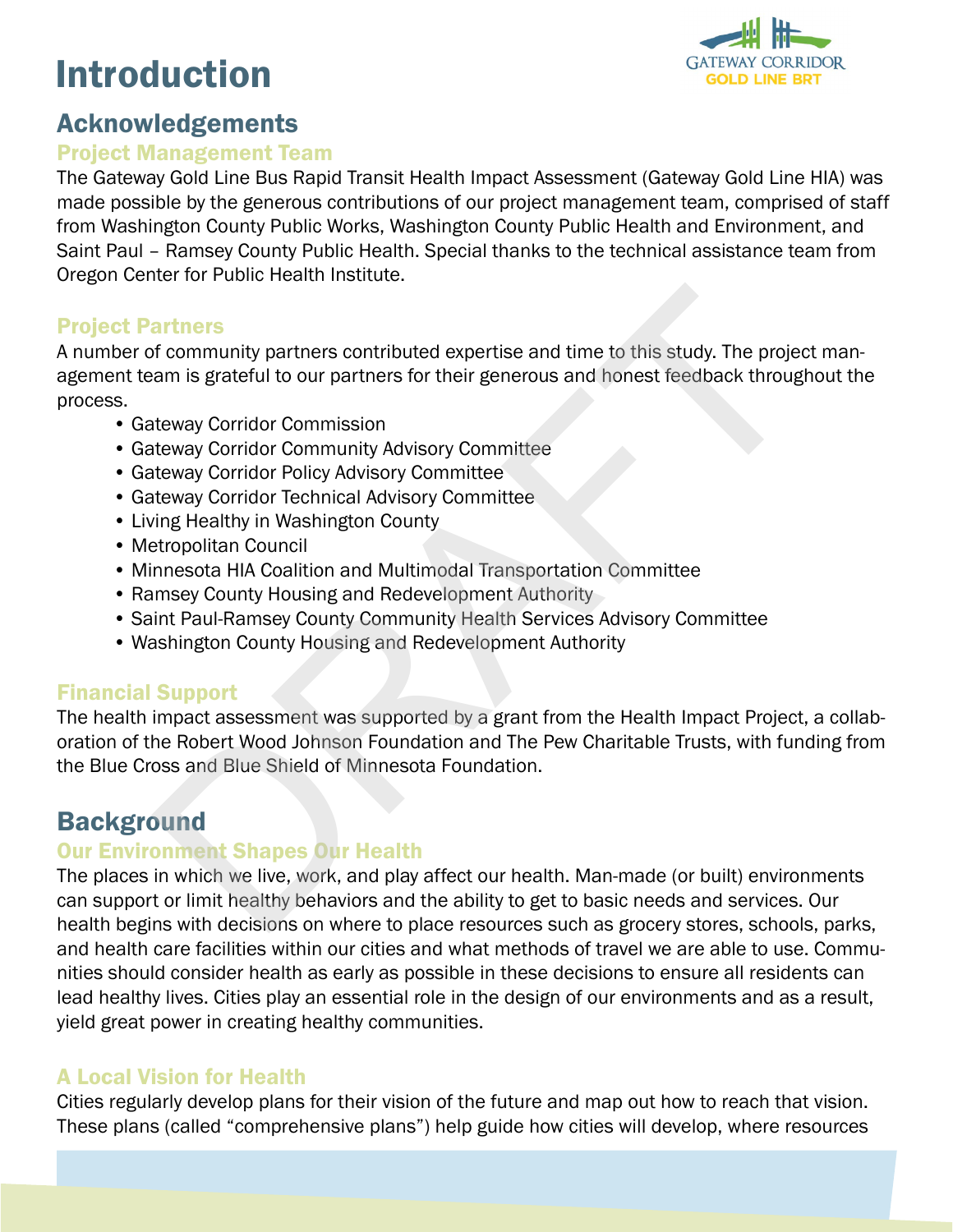

like jobs, housing, and trails will be located, and how we will travel throughout our communities. Individual and community health is certainly affected by these planning processes as cities aim to create livable communities. However, health is often missing from comprehensive plans and cities' mission and vision.

Certain comprehensive plan elements required by the Metropolitan Council—the metropolitan planning organization for the Twin Cities Metropolitan Area—provide opportunities to incorporate health. This study focuses on including health in land use decisions around the Gateway Gold Line Bus Rapid Transit (Gateway Gold Line) project. The core project team conducted outreach as part of this study and many community members provided feedback about the connection between health and where they live, work, and play. As a result, as cities work to update their comprehensive plans, they should consider health early and often, and engage community members to further define what health means to each community.

#### The Gateway Gold Line is an Opportunity

The Gateway Gold Line is a proposed bus rapid transit (BRT) line in the East Metro that will connect urban and suburban communities, jobs, retail, education, and recreation destinations. All-day transit service will be provided at the stations and will tie into the growing regional transit system. The route could open for service by 2023 and will provide new economic development opportunities as the region grows. This study (called a health impact assessment) is a part of broad planning efforts for the Gateway Gold Line, and focuses on how to integrate health into the comprehensive plans for the five cities along the corridor: Saint Paul, Maplewood, Oakdale, Landfall, and Woodbury. As part of each city's comprehensive plan, they will need to include the Gateway Gold Line station areas and consider improvements around these stations that will work with the new transit line. These station areas present a unique opportunity for each city to implement their vision for a livable and healthy community. is study focuses on including health in land use decisions around the Gateway<br>Transit (Gateway Gold Line) project. The core project tem conducted outreac<br>and many community members provided feedback about the connection be

#### Community Driven Process

The Gateway Gold Line project has an extensive technical, policy, and community committee structure. These committees, along with other community groups, determined the factors considered most important to health when it comes to the built environment. Community representatives selected four elements as important to health and influenced by land use decisions. These four elements are:

- Connectivity
- Housing
- Jobs
- Safety

Some items discussed by community representatives at outreach meetings were excluded due to:

- limited availability of data (e.g. air quality)
- not enough interest from a wide range of corridor communities (e.g. the ability to get to parks, trails, and cultural facilities)
- not able to be included in land use decisions (e.g. childcare)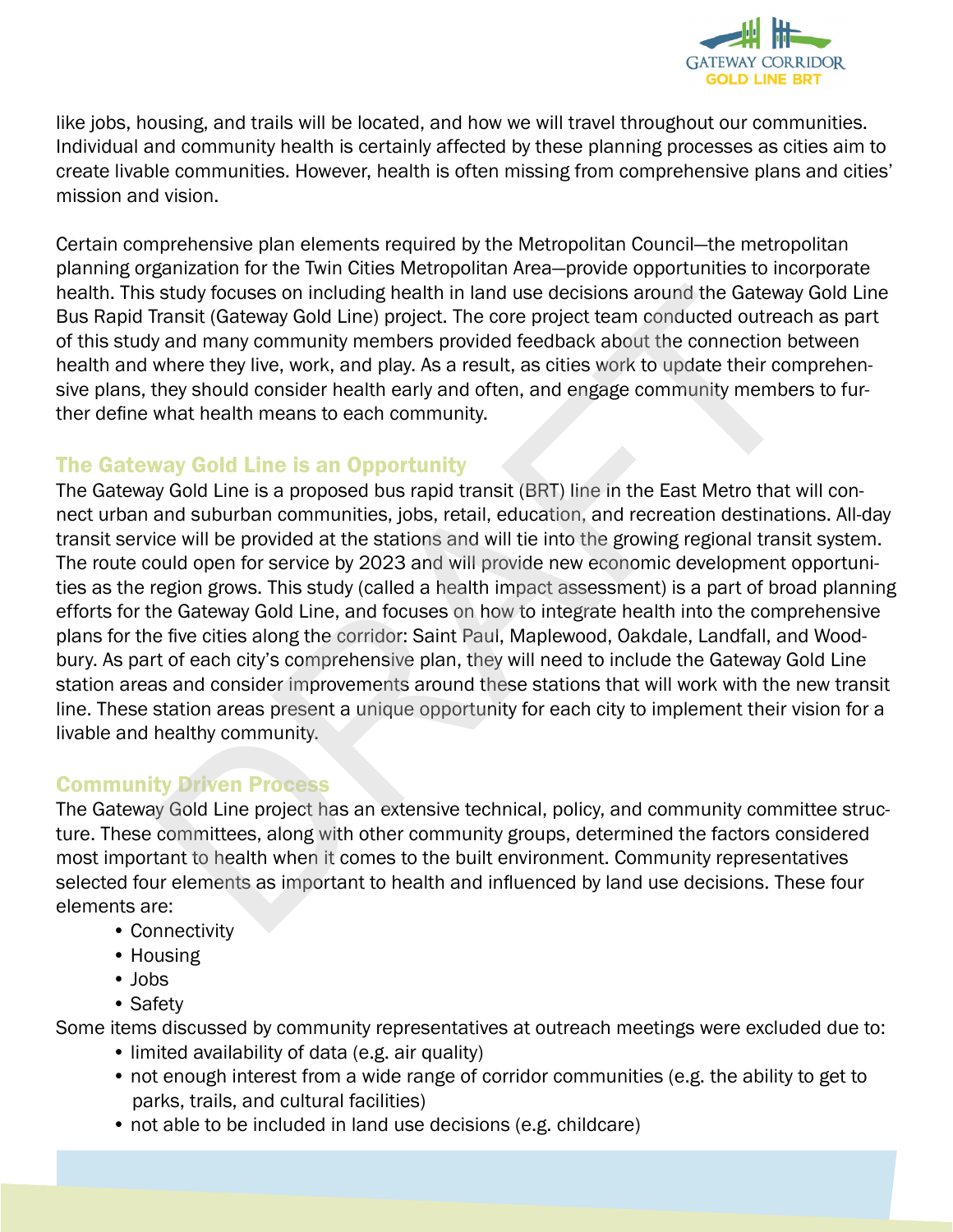

# What We Found Out

#### Community Health Profile

The project management team collected information on health outcomes for the Gateway Gold Line communities. As land use changes over time, we may see a change in health outcomes. The information collected serves as a baseline for the two counties and five cities along the corridor. For the purpose of this study, the best available data about health conditions are reported at a county level.

The overall health of people in the corridor is generally good by comparison to state and national benchmarks. Health conditions across the corridor demonstrate the impacts to health that income and education can make. The western portion of the corridor, which is located in Saint Paul and Ramsey County, is characterized by lower median household income and lower high school graduation rates than the state average. Ramsey County also has higher portions of the population experiencing poverty (25% of children) and lacking health insurance compared to statewide numbers. By contrast, in the eastern portion of the corridor, median household income is 40% higher than the state average, but the average wage job is well below what would be needed to afford most homes in the area. In addition, outcomes such as high school graduation and low birth weight are noticeably better than the statewide average. bused in this study, the best available dual about health collutions are reported.<br>I. A health of people in the corridor is generally good by comparison to state and<br>s. Health conditions across the corridor demonstrate the

Social and financial stress for households limits their ability to be healthy. The portion of households that are over-burdened by housing and transportation costs illustrates this struggle. For Ramsey County communities, the portion of income paid toward housing costs is relatively high; in more suburban communities the combined cost of transportation and housing is significantly high. Additionally, racial and ethnic disparities exist when it comes to homeownership and other factors that influence the ability to be healthy. These disparities place populations of color at a notable disadvantage in achieving healthy outcomes as individuals and families.

#### How the Elements Influence Health

The following summaries for each health element include a vision statement, what we heard from the community, highlights from the full report, and opportunities for action.

Find more details about the overall HIA process, along with each element in the full report, available at TheGatewayCorridor.com.

## Recommendations

Similar to the way the elements were selected, recommendations were included if they could have positive land use and health outcomes from a public health perspective. Recommendations were determined through a review of available research and an analysis of current practices in each city. The final list of recommendations was drafted by the project management team with stakeholder input and then reviewed by the Gateway Corridor Technical Advisory Committee.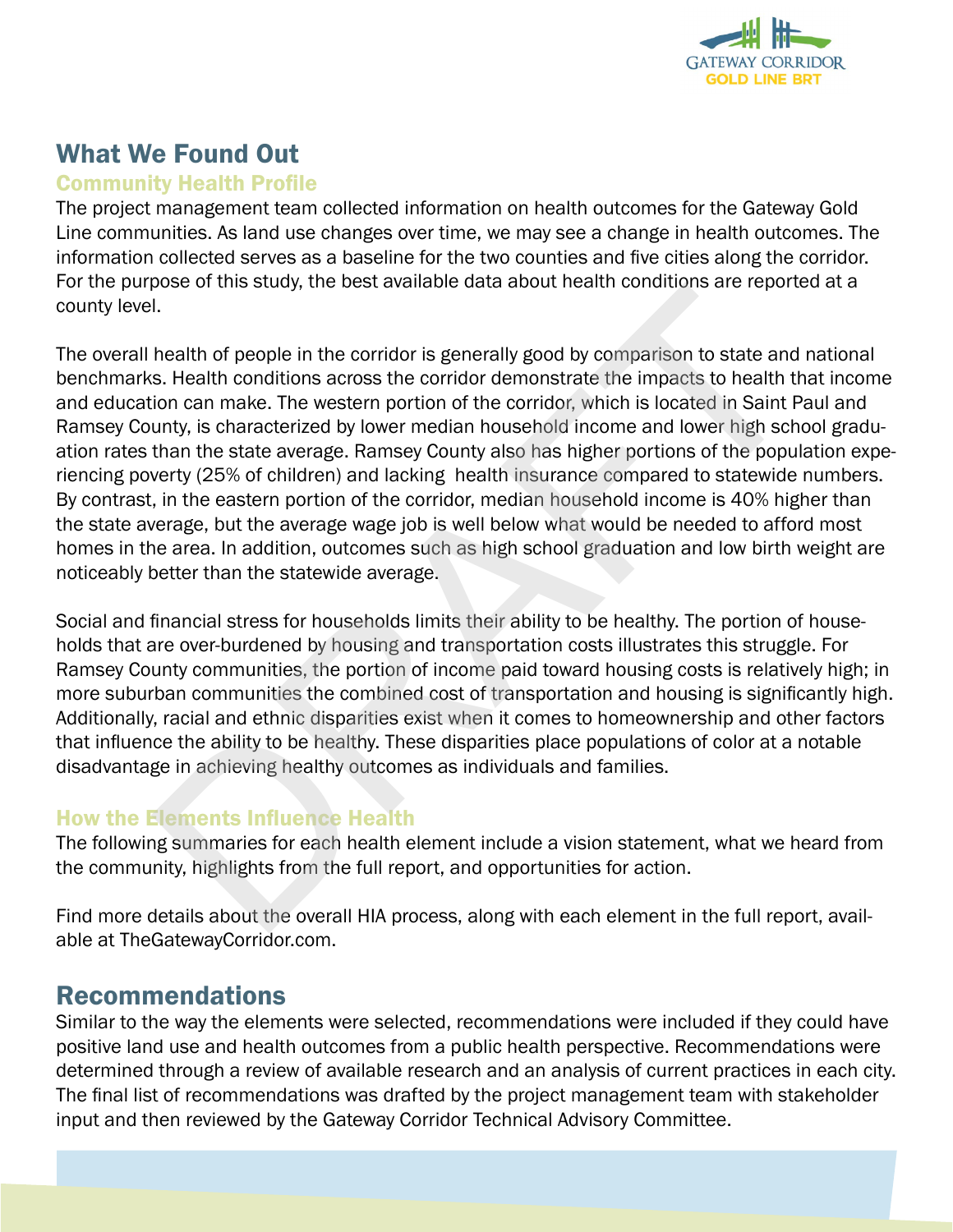

## Summary of Recommendations

#### *Equity*

While participants frequently noted equity as an important issue, they did not select equity as one of the top four elements. However, because equity regularly came up in conversations with community representatives and is included as part of community health assessments conducted in both Ramsey and Washington Counties, project staff thought it was important to address the topic as part of this study.

• Equity should be linked to all health elements. Each city should go through their own process to define what equity means to them, while considering the Metropolitan Council's definition. uity should be linked to all health elements. Each city should go through their<br>cocess to define what equity means to them, while considering the Metropolite<br>concess to define what equity means to them, while considering t

#### *Actions for City Governments*

- Determine what health means to your city and provide health specific questions as you collect input from community representatives for the comprehensive plan.
- Invite diverse individuals to participate in decision-making discussions, including the comprehensive plan.
- Ensure that residents have the choice to walk or bicycle to basic needs and services, not just for recreation. A pedestrian and bicycle assessment could be done to determine gaps and areas of opportunity in the existing network.
- Provide a range of housing options for all incomes, ages, and lifestyles based on the assessment of needs for your own community.
- Plan a mix of land uses at station areas that meet market demand, input from stakeholders, and densities that support transit.
- Assess your plan review policies to ensure that development supports safe.

#### *Actions for Other Stakeholders*

- Use the results of this study to talk with city staff and elected officials about the importance of health in your community and in comprehensive plans.
- Participate in local planning and zoning commissions. These committees have an ongoing role in planning. Look for opportunities to attend meetings, provide feedback, and join the committees.
- Educate others on the connections between the built environment, land use, and health.
- Public health advocates can work to build partnerships with city planners.

# **Conclusion**

#### Visions for Health

Each city has an opportunity to create a vision for health as part of the comprehensive planning process. The Gateway Gold Line cities—Saint Paul, Maplewood, Oakdale, Landfall, and Woodbury should strive to understand the power of the built environment in creating healthy spaces and their role in creating more livable communities. The Gateway Gold Line station areas can become models for healthy design in each community as cities work to support health through land use changes. More information on the results of this assessment are available in a technical document available at TheGatewayCorridor.com.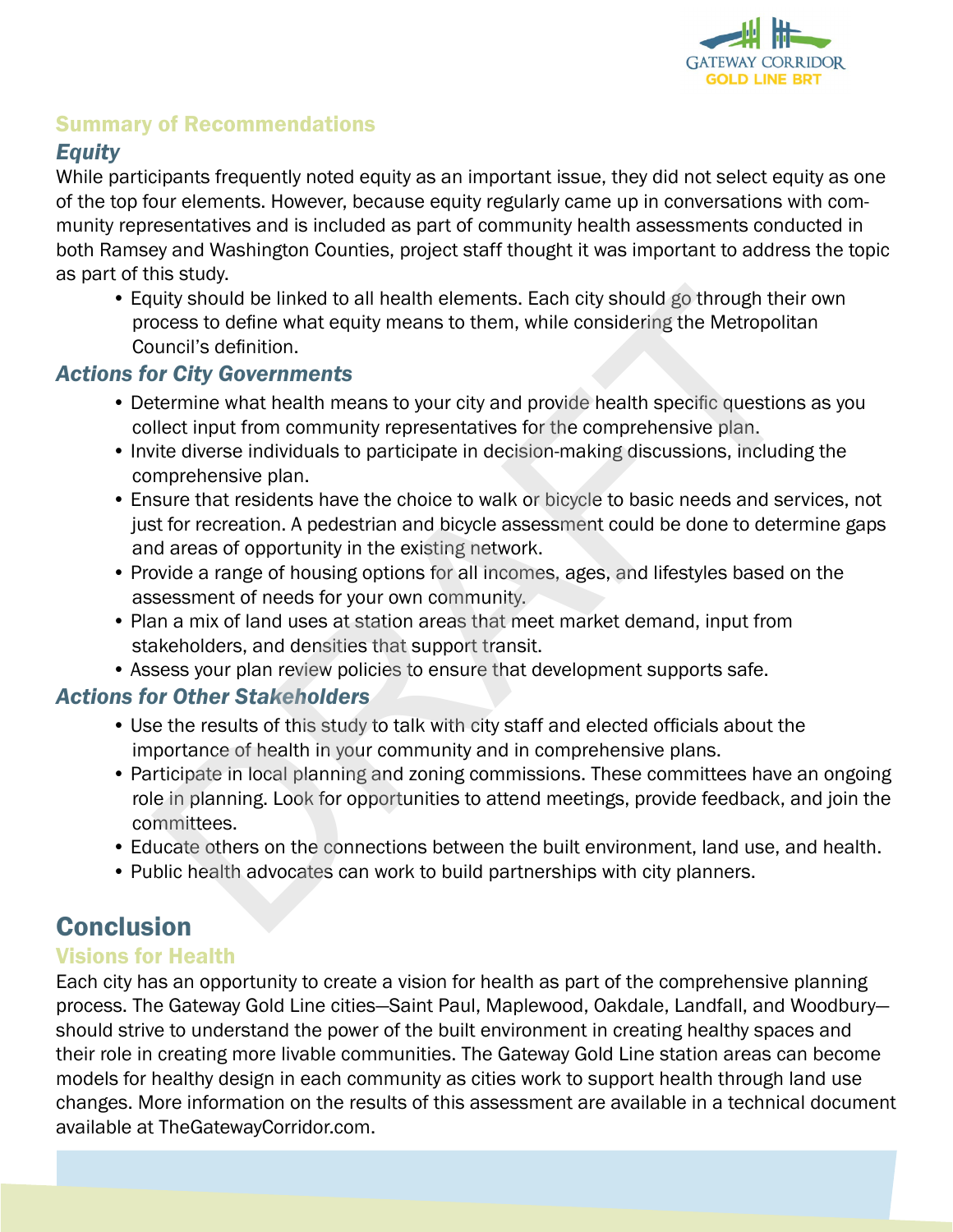# **Connectivity**

Vision Statement Provide convenient and reliable ways to walk or bicycle to basic needs and services.

# Why Connectivity Matters to Health

A 2005 Article in the *American Journal of Preventative Medicine* reported that 29 percent of people using transit to get to work met their daily requirements for physical activity by walking to work. *Source: Gateway Gold Line - Purpose and Need*

## What the Community is Saying

Community members want safe places to walk and bicycle between the station areas, businesses and neighborhoods. Many respondents selected the presence of sidewalks as being crucial to a healthy community. Providing better pedestrian and bicycle connections will help people get to bascis needs and services, while also providing opportunities to be physically active.

## Better Connections Improve Health

The ability to easily get to basic needs and services influence a person's social, economic, physical, and mental well-being. How we design connections (e.g. roads, sidewalks, paths, transit) to basic goods and services determines how easily people can benefit from the availability of these resources. Safe walking and bicycling routes help more people get to public transportation and are crucial connections to healthy foods, schools, jobs, and health services. In addition, safe connections encourage people to be physically active. Improving connections help community members live healthy and productive lives. icle in the *American Journal of Preventative Medicine*<br>
at 29 percent of people using transit to get to work<br>
aily requirements for physical activity by walking to<br>
se: Gateway Gold Line - Purpose and Need<br>
Community is S

Not all people want to or can travel by car. Over 1/5 of the seven-county area's zero vehicle households live in Gateway communities. Public transportation cannot connect all riders with door-to-door service, and taking transit typically involves walking or bicycling at the beginning and end of the trip. Development patterns throughout the Gateway Gold Line vary from one city to another. For example, it is challenging to walk or bicycle near the



"My neighborhood is a patchwork quilt of sidewalks; some blocks have sidewalks that stop halfway down the block. More sidewalks would make people feel safer about walking." -Community

Representative



There are 33,426 people without a vehicle living along the Gateway Gold Line, over 1/5 of the seven-county metro area's zero-vehicle households.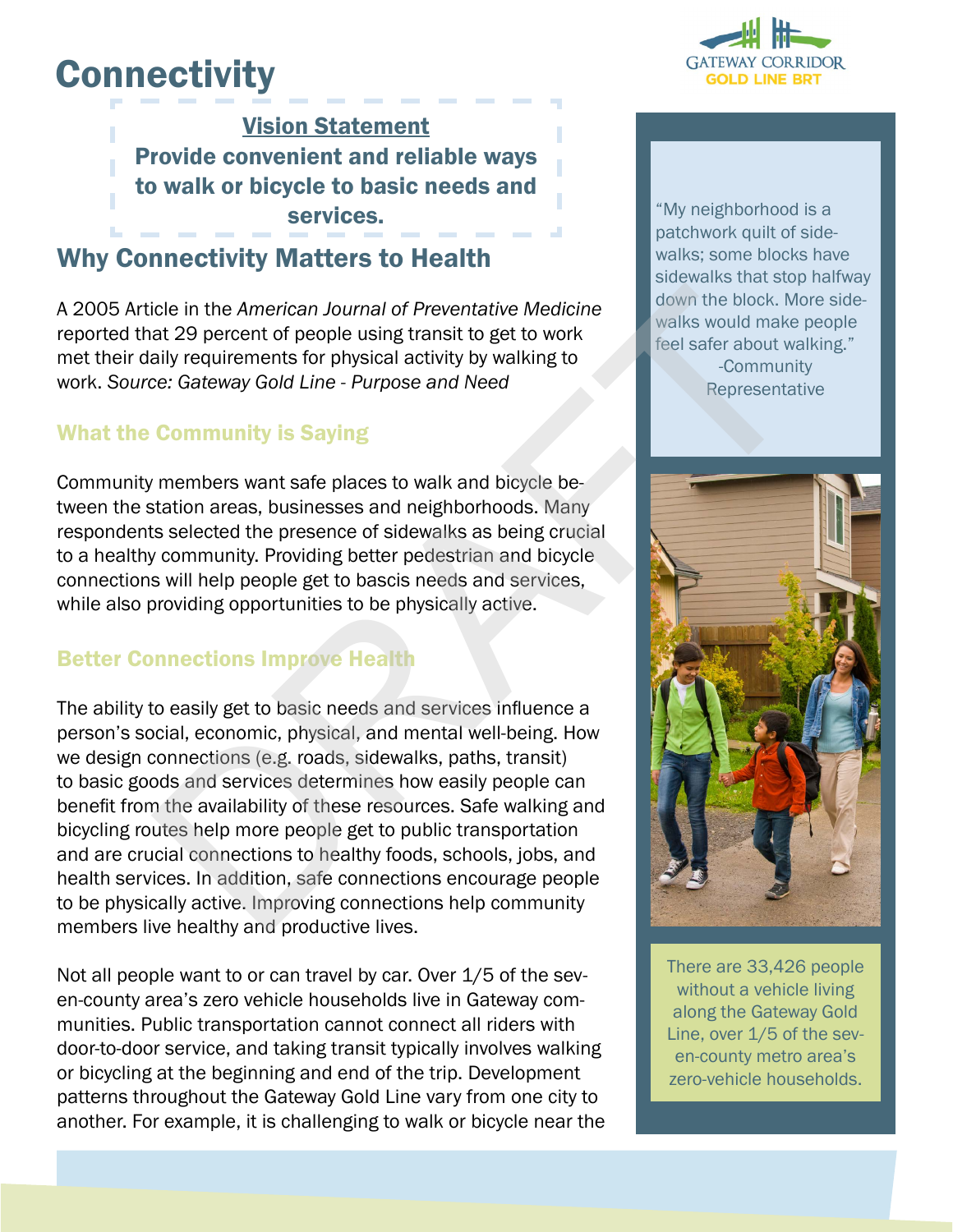

When calculating Walk Scores, maximum points are given for amenities within a five-minute walk. No points are awarded for amenities beyond a 30-minute walk. Gateway Gold Line Cities' Walk Scores range from car dependent to somewhat walkable. *Source: Assessment*



See the Connectivity section in the Gateway Gold Line HIA Technical Report for more information.

proposed White Bear Ave. and Sun Ray station locations because the areas include large parking lots and buildings that are located far away from streets and sidewalks. This type of design encourages people to drive to these locations and creates a demand for parking. These areas also discourage walking and bicycling.

# Take Action

Community representatives want cities to ensure that community members have the **choice to walk or bicycle** to basic needs and services including public transportation. Streets are important for better connections and a grid network provides the best opportunity for travel between destinations. As new businesses and homes are built along the Gateway Gold Line, cities can consider opportunities to provide a street network that includes sidewalks and bicycle routes. Developers and property owners are important partners in designing these connections. te walk. Gateway<br>
range from car<br>
range form car<br>
range from car<br>
and services including public transportation. Streets are<br>
and services including public transportation. Streets are:<br>
Assessment<br>
and homes are built along

In the more developed sections of the Gateway Gold Line, pedestrian and bicycle connections are missing and need to be completed. **Bicycle lanes** on streets leading to station areas can help people travel safely to these areas. If a station area is missing **sidewalks**, cities need to seek ways to include new sidewalks and trails to support walking and bicycling.

Cities need to consider the safety of pedestrians and bicyclists when completing a network of roads, sidewalks, and bicycle routes. Cities will have the opportunity to determine the safest routes to the station areas and the appropriate design measures (e.g. intersection crossings and lighting) that promote safe environments.

Building placement and design play an important role in creating areas where people can walk and bicycle. Cities can help decrease the demand for parking by developing a **mix of land uses** (e.g. housing, retail, and offices) near the station areas that support transit, while also building better pedestrian and bicycle networks. These actions provide convenient and reliable ways to walk or bicycle to basic needs and services and allow residents to live active and healthy lives.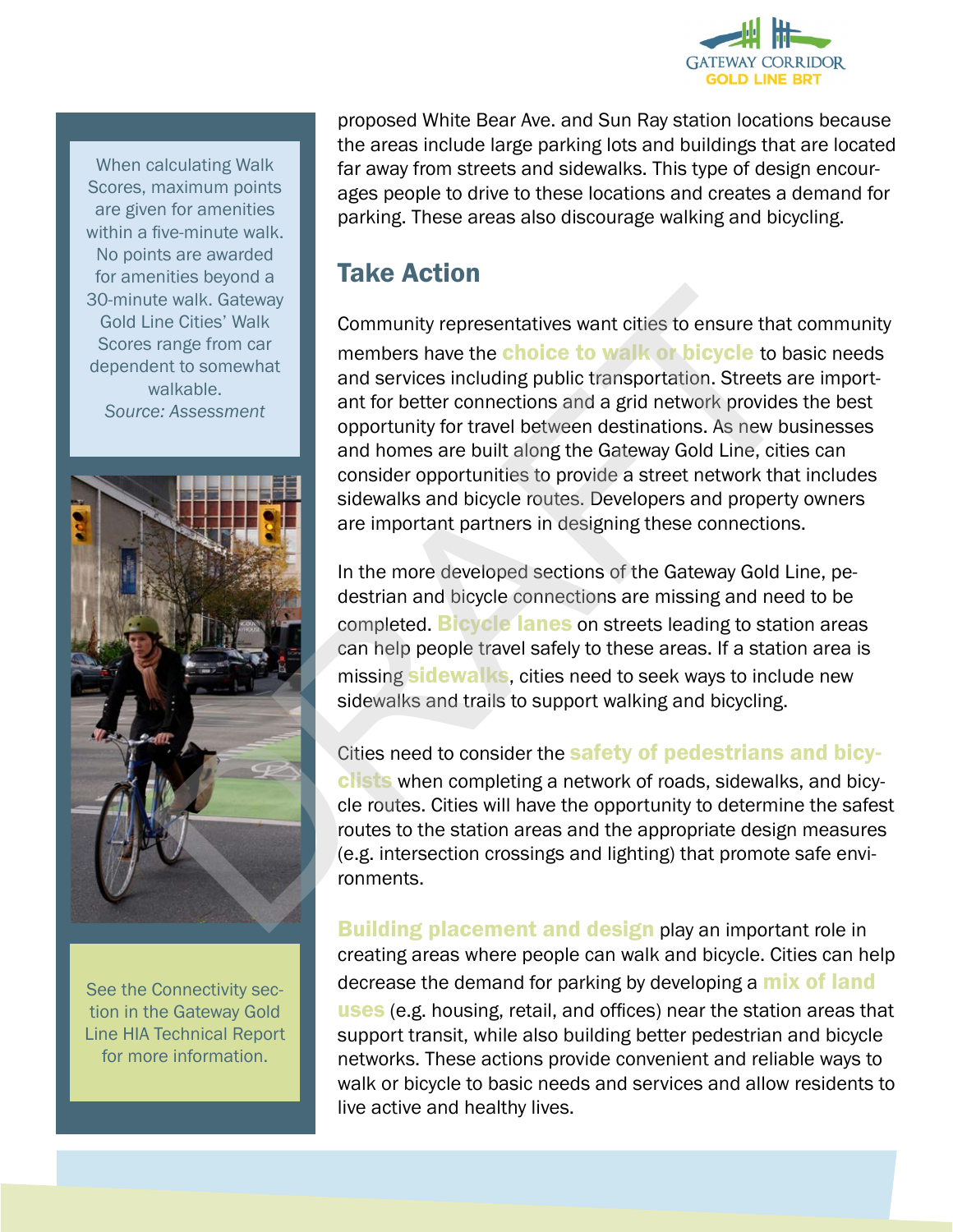# **Housing**



Vision Statement Increase housing options for all ages, incomes, and lifestyles.

# Why Housing Matters to Health

Between now and 2040, the region will add 391,000 households. Roughly, 40% of these housholds will earn less than 80% of area median income (\$63,900 for a family of four). *Source: Gateway Gold Line HIA Assessment*

## What the Community is Saying

Community members noted that affordable housing for all ages and income levels is important to have in the Gold Line station areas. Individuals who selected "access to affordable housing" as an important issue in their community noted a strong relationship between housing and health. One respondent said simply "Access to affordable housing is a top social determinant of health."

Social determinants of health are the physical and economic environments in which we live, work, and play. Housing, as an example, is the foundation for our daily lives. Where we live is where we sleep, store valuables, recover from illness, and raise of families. Our home and neighborhood conditions influence our ability to make healthy choices.

## Affordable Housing is Important for Physical and Mental Health

People unable to afford housing costs are likely to struggle to pay for other basic needs. As a result, these individuals may drop medical insurance, skip meals, or go without proper health care. In addition, fewer affordable housing options may lead to unstable housing conditions including frequent moves, eviction, foreclosure, and even homelessness. Unstable housing can result in a poor quality of life and high levels of stress and depression. When housing is affordable, people keep more resources to spend on other basic needs and services, which help support their overall health and well-being.

"Housing affordability allows families to have money needed to afford other basic needs; avoid highly concentrated areas of poverty and the related negative health outcomes associated with economically disadvantaged neighborhoods."

> -Community Representative



According to the American Public Transportation Association, transit riders in the Twin Cities save on average \$824 a month, for an annual savings of \$9,884.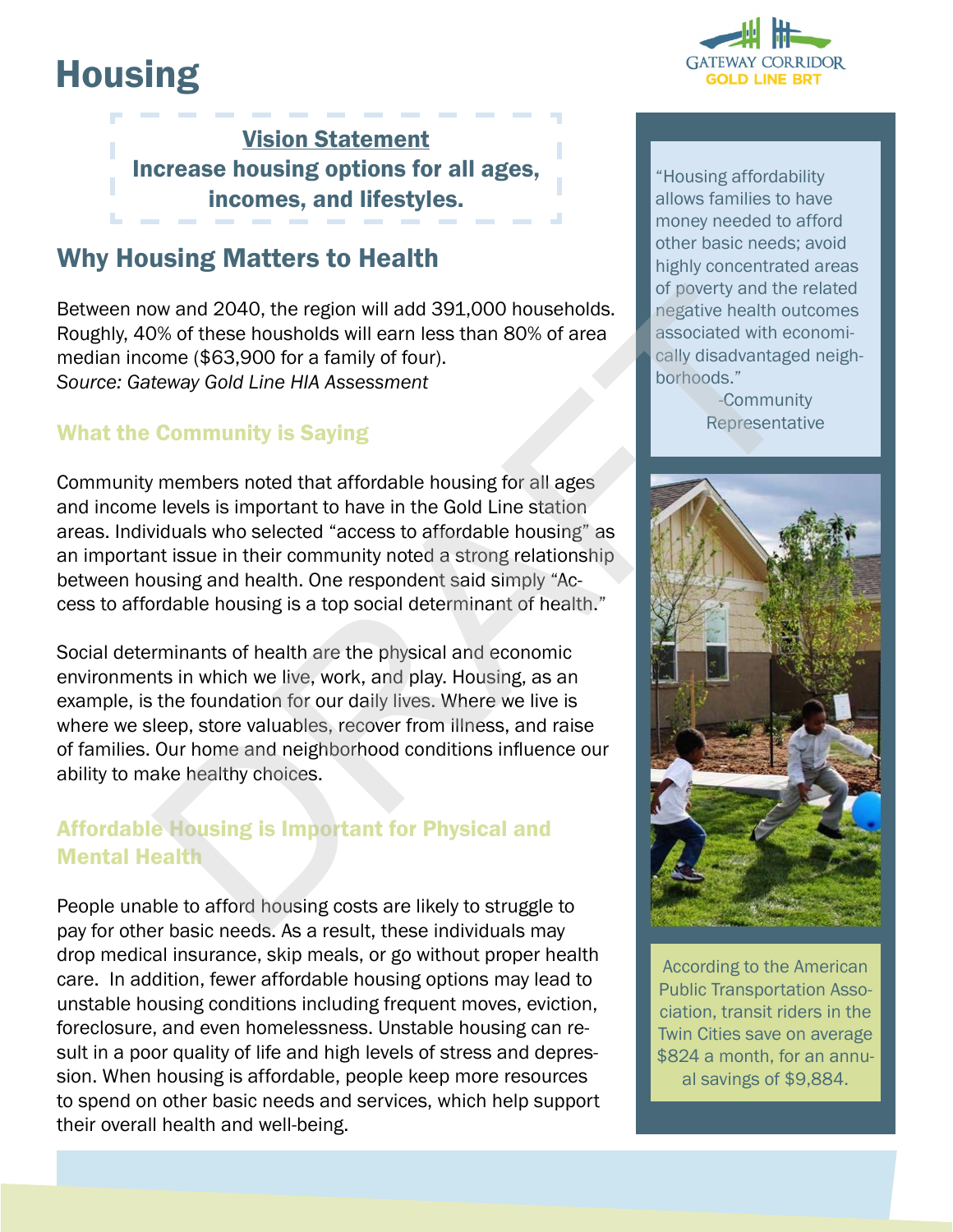

"It is difficult to remain healthy if basic needs for food and shelter are not met. Struggling financially to pay rent leads to fewer funds for healthy foods, less time to exercise and leads to significant emotional stress which, in turn, leads to higher levels of morbidity and mortality."

> - Community **Representative**



See the Housing section in the Gateway Gold Line HIA Technical Report for more information.

Transportation costs are the second-largest budget item for most families. When households spend more than 45% of their income on housing and transportation combined, they live in an area that is not affordable. There is a wide range of household spending on housing and transportation along the Gold Line. For example, residents in Saint Paul, an area typically better served by transit, spend 39% of their household income on housing and transportation, while residents in Woodbury spend 53% of their income on housing and transportation. Living near a transit station can help reduce transportation costs for residents or at a minimum provide travel options for those who need them.

# Take Action

Cities will evaluate affordable housing needs as part of the comprehensive planning process. An important first step to ensure affordable housing is to plan for a range of housing op**tions**. Cities should consider modifying land use plans and other planning tools to ensure support for and to promote a range of housing options at the Gold Line stations. Cities can also explore innovative ways to attract developers to build housing options that fit the needs of their community based on a housing assessment. tation, while residents in Woodbury spend 53% of their<br>
al stess which,<br>
al al stess which,<br>
help reduce transportation. Living near a transit sta<br>
morbidity and<br>
morbidity and<br>
resentative<br>
community<br>
Take Action<br>
Cities

Incorporating housing with other uses like grocery stores, jobs, and health care services provides opportunities to get to basic needs and services without having to drive or take transit long distances. These services help support overall health and well-being, and having a variety of businesses and land uses near transit stations can help minimize transportations costs and improve the affordability of the area. See the "Connectivity" section for more information on land use at Gold Line station areas.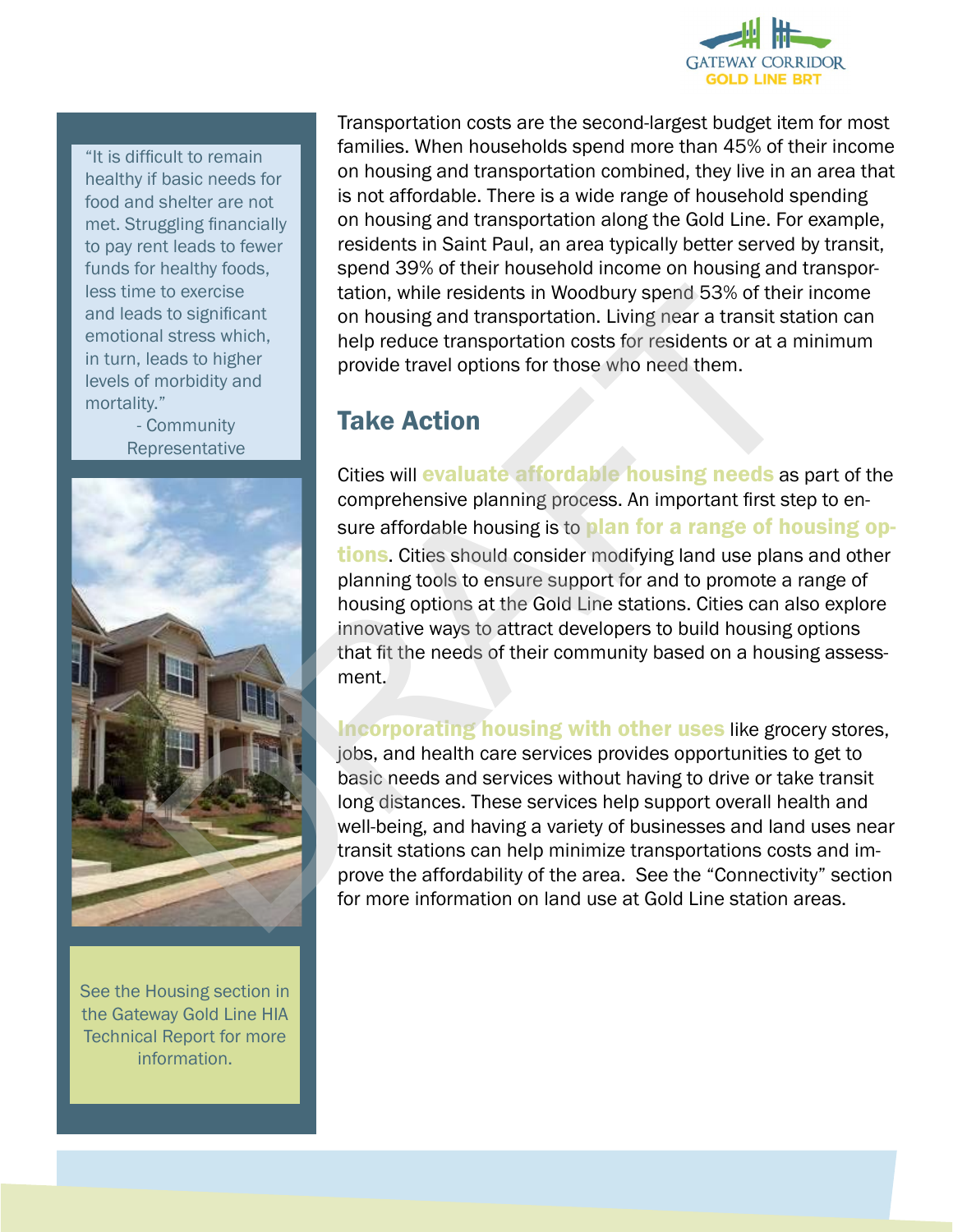

# Jobs

Vision Statement Increase the number and variety of jobs available along the Gateway Gold Line. The state of the state of the state of the state of the state of the state of the state of the state of the state of the state of the state of the state of the state of the state of the state of the state of the

## Why Jobs Matter to Health

Unemployment and low-paying jobs have been linked with stress and depression. *Source: Gateway Gold Line HIA Assessment*

According to research conducted for the Washington County Community Health Assessment, obesity rates among people living in poverty are double the rate of their higher-income peers. This indicated that the ability to get to jobs that provide a living wage is an important factor of health.

*Source: Washington County, 2014*

## What the Community is Saying

Community representatives said that having jobs available at the Gateway Gold Line stations would encourage people to use transit services. They also stated that it is important to have jobs for a variety of people and skills located near stations because it allows people who do not own a vehicle to get to work.

## Stable, Well-Paying Jobs Support Health

Financial challenges for individuals without a job have serious impacts on individual and family health. A job can mean the difference between struggling to pay for basic needs (e.g., healthy food and health services) and having the choice to lead a healthy, thriving life. People with stable, well-paying jobs tend to live longer and have better physical and mental health.

While cities typically cannot offer a job for every individual living in their community, transit helps connect individuals with employment opportunities. In addition, the ability to get to a job via transit increases the number of potential applicants for positions connected by the regional transit system. In other words, companies can hire from a larger labor pool.

ate entry level and/or living wage jobs around transit lines, because it allows people who don't own a vehicle to access employment." -Community Representative



Nearly 20% of all survey respondents selceted Office Jobs and Commercial and Retail Services as two of the five most important elements perceived as having the greatest influence on creating healthier environments at the station areas.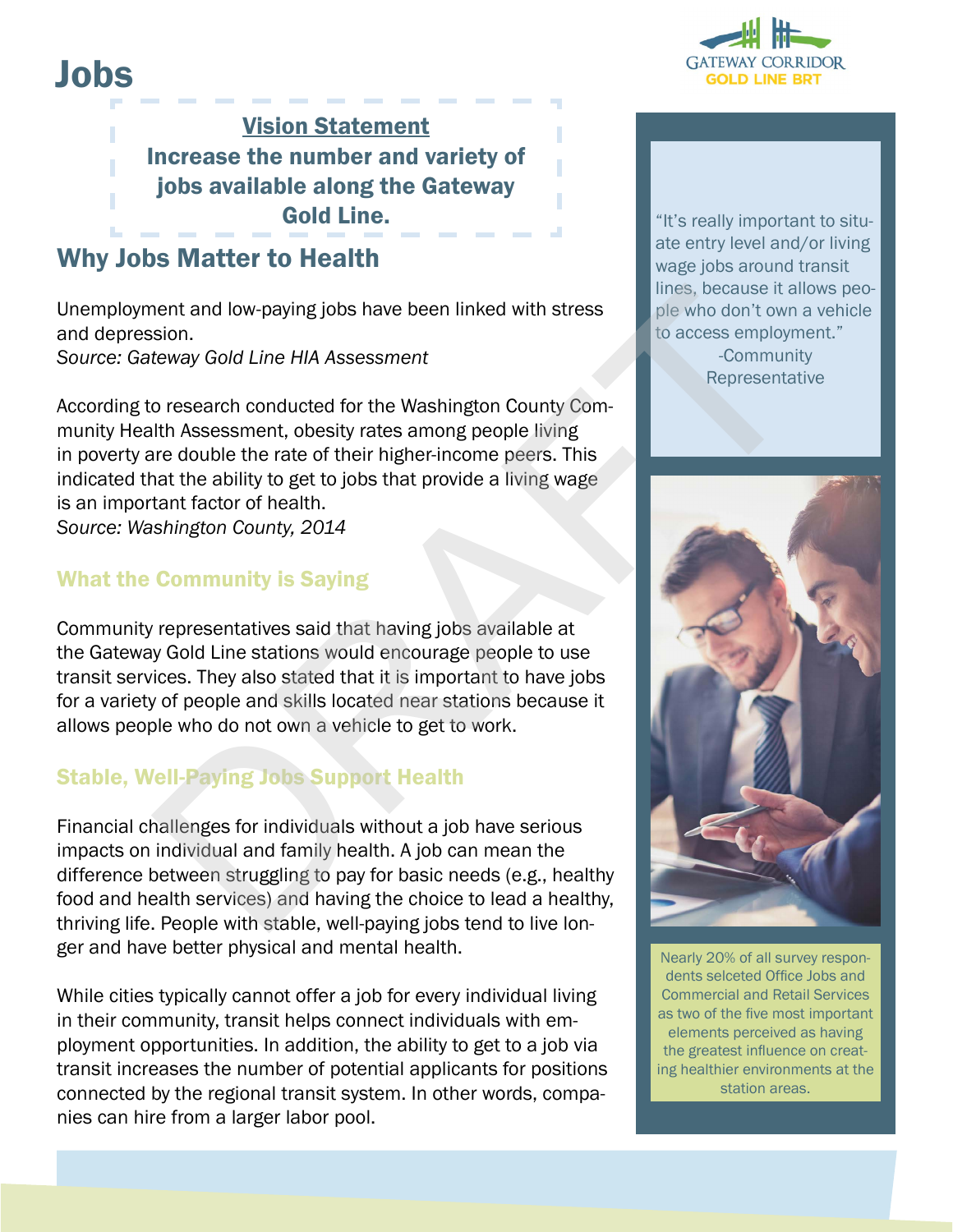

"The closer people work to transit lines, the less traffic on the roads. This can lead to less pollution, less stress, and safer roads."

> -Community Representative



See the Jobs section in the Gateway Gold Line HIA Technical Report for more information.

A living wage is the amount needed for a worker to afford the cost of living in their community. This amount variers by location. Living wage jobs increase a person's ability to participate in the economy and to share in its benefits, acoording to Minnesota Compass. Transit connections improve a person's ability to get to stable, well-paying jobs.

# Take Action

Jobs are spread throughout the region, making it difficult, expensive, and time consuming for workers without a car to reach potential places of employment. Increasing transit connections to jobs is important, as it provides workers with an affordable and reliable way to get to work. It also allows employers to attract and retain employees, regardless of whether the employees have a car. Currently, there are limited transit options along the Gateway Gold Line.

Cities could seek opportunities to **support new jobs and** businesses at the Gateway Gold Line station areas. For example, cities can evaluate their economic development plans, land use plans, and planning tools to ensure they support and promote job creation at the Gateway Gold Line station areas. Cities can also explore innovative ways to attract new businesses to the station area. Cities should connect jobs to station areas with safe sidewalks and bicycle routes. These elements allows transit riders to travel safely from the station to their place of employment. Please see the "Safety" and "Connectivity" sections for more information on safely connecting communities. to less pollution,<br>
Jake Action<br>
Jobs are spread throughout the region, making it difficulties<br>
prosentative<br>
potential places of employment. Increasing transit connect<br>
potential potential position as it provides workers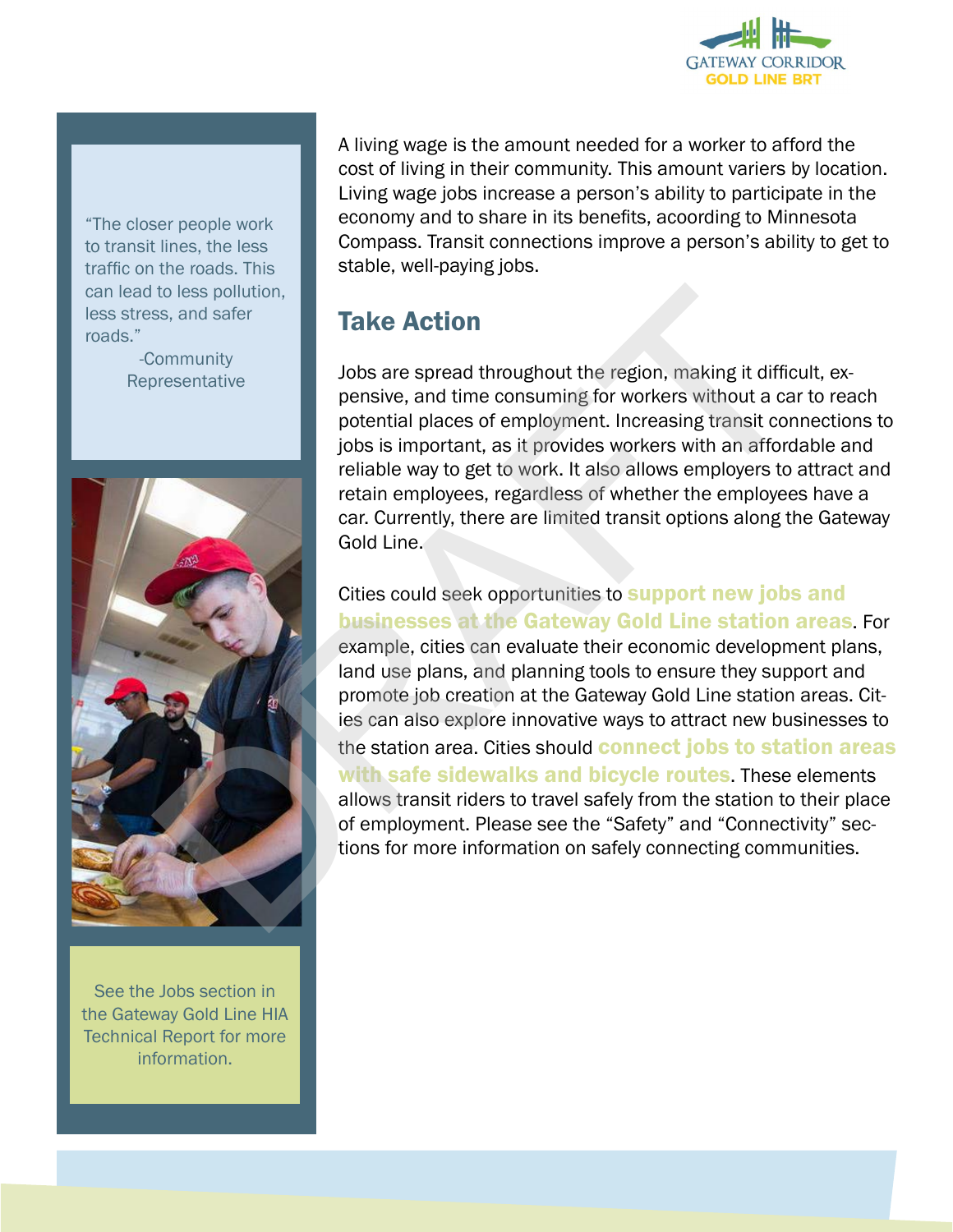# **Safety**



Vision Statement Create safe places for walking and bicyling, while reducing crime. The latter of the figure of the per-

# Why Safety Matters to Health

The likelihood of fatalities in crashes involving a vehicle and a pedestrian or person on a bicycle decreases substantially as vehicle speed decreases.

*Source: Gateway Gold Line HIA Assessment*

#### What the Community is Saying

In addition to personal safety, community representatives commented on the importance of being able to travel without fear of getting hit by a car to and from stations and other local destinations. For example, these stakeholders highlighted the need for complete and well-maintained sidewalks and well-lit streets. They also overwhelmingly selected the presence of sidewalks as being fundamental to a healthy community.

## Safe Spaces Contribute to Healthy Communities

Crash rates and accident levels have shown that the design of our built environment has not done enough to protect pedestrians and bicyclists. Historically we built our streets (including sidewalks) and intersections to help cars travel quickly between destinations with little focus on walkers and bicyclists. As a result, walking and bicycling have become less safe over time. Often the most frequent users of sidewalks and bicycle routes are individuals with no other transportation options. not of of fatalities in crashes involving a vehicle and a person on a bicycle decreases substantially as vehicle<br>there is adequate person on a bicycle decreases substantially as vehicle<br>there is adequate the areases.<br>
The

Providing a built environment with pedestrian- and bicycle-friendly design is important to safety. The same elements (e.g., street lighting and landscaping) that create welcoming spaces help promote safety both from accidents and from crime. Research has also shown that having more people present in an area helps to deter crime. In addition, these spaces, when designed for both people and cars, can help create a sense of belonging and promote healthy behaviors like physical activity. When designed well,

sonally safe, they won't use the space. Mixed land use can lead to greater personal safety by making sure there is adequate pedestrian traffic in the area to be observant."

> -Community Representative



Recent studies in the United States have demonstrated that people walk on average 70 minutes longer in locations where it is easy and safe to walk. *Source: Literature Review*